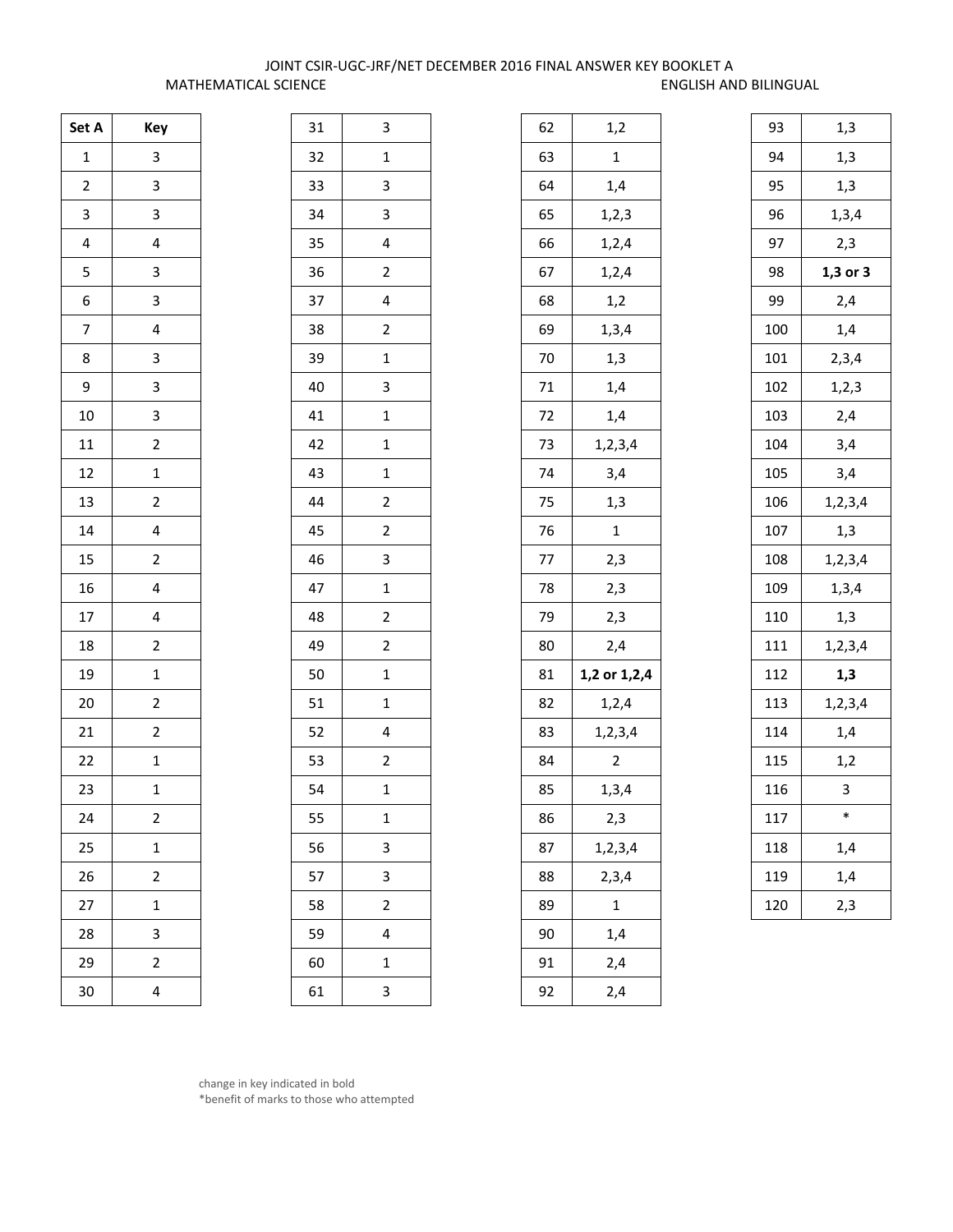## JOINT CSIR-UGC-JRF/NET DECEMBER 2016 FINAL ANSWER KEY BOOKLET B MATHEMATICAL SCIENCE **ENGLISH AND BILINGUAL**

| Set B                   | Key                     |
|-------------------------|-------------------------|
| $\mathbf{1}$            | 4                       |
| $\overline{\mathbf{c}}$ | 3                       |
| 3                       | 3                       |
| 4                       | 3                       |
| 5                       | 4                       |
| 6                       | 3                       |
| 7                       | 3                       |
| 8                       | $\mathbf{1}$            |
| 9                       | $\overline{\mathbf{c}}$ |
| 10                      | $\overline{2}$          |
| 11                      | 4                       |
| 12                      | 3                       |
| 13                      | 3                       |
| 14                      | 3                       |
| 15                      | $\mathbf{1}$            |
| 16                      | $\overline{c}$          |
| 17                      | 4                       |
| 18                      | $\overline{\mathbf{c}}$ |
| 19                      | $\overline{\mathbf{c}}$ |
| 20                      | 4                       |
| 21                      | $\mathbf{1}$            |
| 22                      | $\overline{c}$          |
| 23                      | $\mathbf{1}$            |
| 24                      | 3                       |
| 25                      | $\overline{\mathbf{c}}$ |
| 26                      | 4                       |
| 27                      | 3                       |
| 28                      | $\mathbf{1}$            |
| 29                      | 2                       |
| 30                      | $\mathbf{1}$            |

| 31 | $\mathbf{1}$            |
|----|-------------------------|
| 32 | $\overline{c}$          |
| 33 | 3                       |
| 34 | 3                       |
| 35 | $\overline{c}$          |
| 36 | 4                       |
| 37 | $\overline{\mathbf{c}}$ |
| 38 | 3                       |
| 39 | 4                       |
| 40 | $\mathbf{1}$            |
| 41 | $\overline{c}$          |
| 42 | $\overline{2}$          |
| 43 | 3                       |
| 44 | $\overline{2}$          |
| 45 | $\mathbf{1}$            |
| 46 | $\mathbf{1}$            |
| 47 | $\mathbf{1}$            |
| 48 | $\mathbf{1}$            |
| 49 | $\mathbf{1}$            |
| 50 | $\mathbf{1}$            |
| 51 | 3                       |
| 52 | 3                       |
| 53 | $\overline{2}$          |
| 54 | 4                       |
| 55 | $\mathbf{1}$            |
| 56 | $\overline{\mathbf{c}}$ |
| 57 | $\mathbf{1}$            |
| 58 | $\mathbf{1}$            |
| 59 | 4                       |
| 60 | $\overline{c}$          |
| 61 | 1, 2, 3                 |

| 62 | 1,2,4          |
|----|----------------|
| 63 | 1, 2, 4        |
| 64 | 3              |
| 65 | 1,2            |
| 66 | 1              |
| 67 | 1,4            |
| 68 | 1,4            |
| 69 | 1,2,3,4        |
| 70 | 3,4            |
| 71 | 1,3            |
| 72 | $\mathbf{1}$   |
| 73 | 2,3            |
| 74 | 2,3            |
| 75 | 1,2            |
| 76 | 1, 3, 4        |
| 77 | 1,3            |
| 78 | 1,4            |
| 79 | 1,2,3,4        |
| 80 | $\overline{c}$ |
| 81 | 1, 3, 4        |
| 82 | 2,3            |
| 83 | 2,3            |
| 84 | 2,4            |
| 85 | 1,2 or 1,2,4   |
| 86 | 1, 2, 4        |
| 87 | 1,4            |
| 88 | 1              |
| 89 | 1,2,3,4        |
| 90 | 2,3,4          |
| 91 | 1,3            |
| 92 | 1,3            |

| 93  | 1, 3, 4      |
|-----|--------------|
| 94  | 2,3,4        |
| 95  | 1, 2, 3      |
| 96  | 2,4          |
| 97  | 2,4          |
| 98  | 1,3          |
| 99  | 2,3          |
| 100 | $1,3$ or $3$ |
| 101 | 2,4          |
| 102 | 1,4          |
| 103 | 3            |
| 104 | *            |
| 105 | 1,4          |
| 106 | 1,4          |
| 107 | 2,3          |
| 108 | 2,4          |
| 109 | 3,4          |
| 110 | 3,4          |
| 111 | 1, 2, 3, 4   |
| 112 | 1,3          |
| 113 | 1,2,3,4      |
| 114 | 1, 3, 4      |
| 115 | 1,3          |
| 116 | 1,2,3,4      |
| 117 | 1,3          |
| 118 | 1, 2, 3, 4   |
| 119 | 1,4          |
| 120 | 1,2          |

 change in key indicated in bold \*benefit of marks to those who attempted